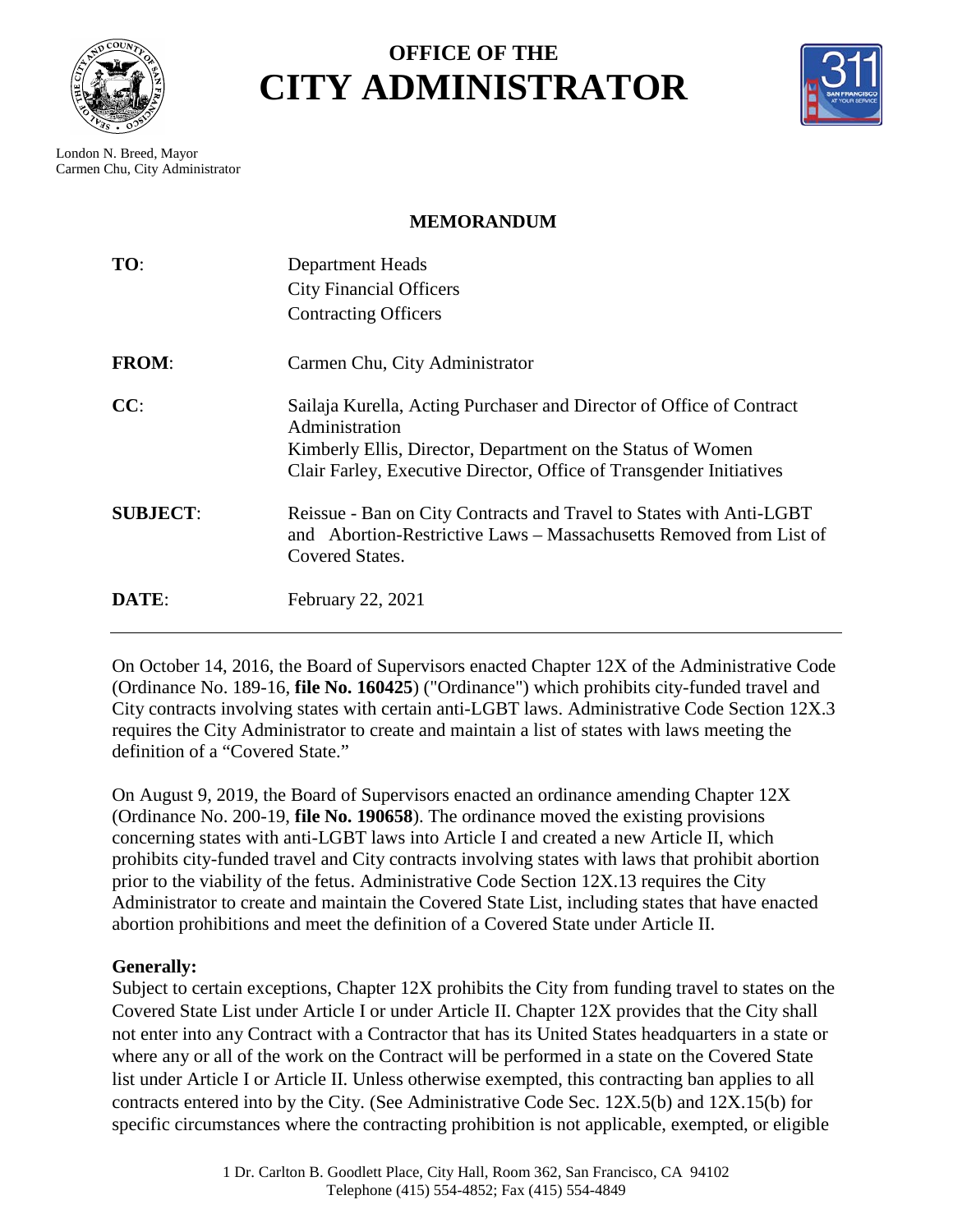for a waiver). However, please note that the contracting ban only applies to the prime contractor and does not extend to lower tier subcontractors, suppliers, or vendors.

## **Update to the Covered State List:**

The following state is removed from the Covered State List based on recent legislative action meeting the definition above:

- Massachusetts:
	- o On January 4, 2021, amendments to Massachusetts' state law went into effect (Bill H.5179), which allow for an abortion beyond 24 weeks of pregnancy if "the fetus is incompatible with sustained life outside of the uterus" in the best medical judgment of the physician. As a result, the Department on the Status of Women recommended removing the state of Massachusetts from the Covered List.
	- o The removal of Massachusetts from the Covered State List was effective on January 4, 2021.

The list below indicates all the states currently on the Covered State List. States with an asterisk have anti-LGBT laws meeting the definition of a Covered State under Article I of Chapter 12X and also have anti-abortion laws meeting the definition of a Covered State under Article II of Chapter 12X. States with two asterisks have only anti-LGBT laws meeting the definition of a Covered State under Article I of Chapter 12X. States with no asterisk have only anti-abortion laws meeting the definition of a Covered State under Article II of Chapter 12X.

- Alabama (effective  $6/30/2017$ )\*
- Arkansas (effective  $1/1/2020$ )
- Florida (effective  $1/1/2020$ )
- Georgia (effective 1/1/2020)
- Idaho (effective  $7/1/2020$ )
- Indiana (effective  $1/1/2020$ )
- Iowa (effective  $10/4/2019$ )\*
- Kansas (effective  $2/11/2017$ )\*
- Kentucky (effective  $6/30/2017$ )\*
- Louisiana (effective  $1/1/2020$ )
- Mississippi (effective  $2/11/2017$ )\*
- Nebraska (effective  $1/1/2020$ )
- Nevada (effective  $1/1/2020$ )
- North Carolina (effective  $2/11/2017$ )\*\*
- North Dakota (effective  $1/1/2020$ )
- Ohio (effective  $1/1/2020$ )
- Oklahoma (effective 11/1/2018)\*
- Pennsylvania (effective  $1/1/2020$ )
- South Carolina (effective 04/15/2019)\*
- South Dakota (effective  $3/14/2017$ )\*
- Tennessee (effective  $2/11/2017$ )\*\*
- Texas (effective  $9/1/2017$ )\*
- West Virginia (effective  $1/1/2020$ )